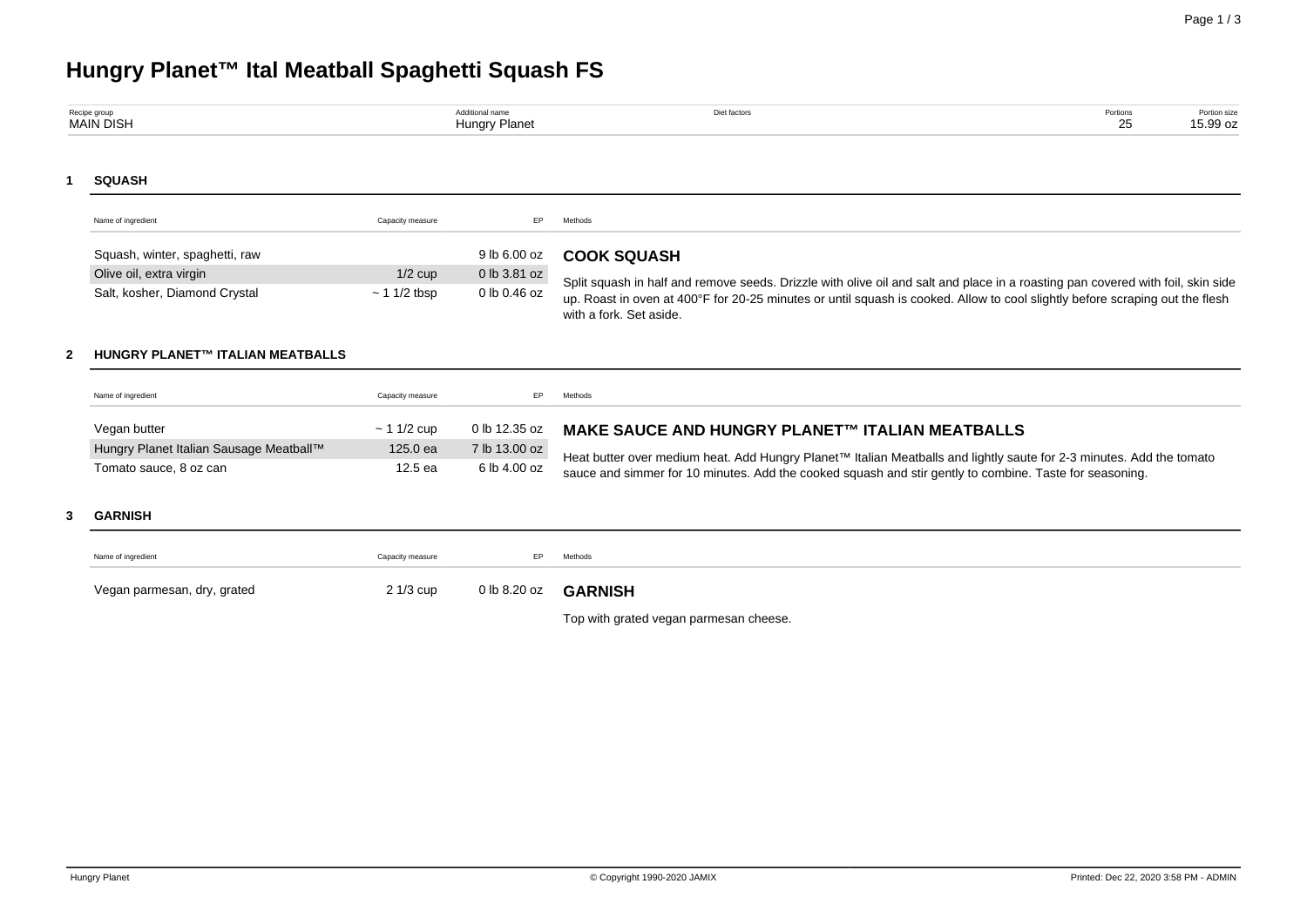# **RECIPE IMAGES**



# **ALLERGENS**



# **WEIGHTS**

|                 | Raw            | Cooking loss | Cooked         | Loss when served | Final          |
|-----------------|----------------|--------------|----------------|------------------|----------------|
| Total weight    | 24 lb 15.82 oz | $0\%$        | 24 lb 15.82 oz | $0\%$            | 24 lb 15.82 oz |
| Size of portion | 15.99 oz       |              | 15.99 oz       |                  | 15.99 oz       |